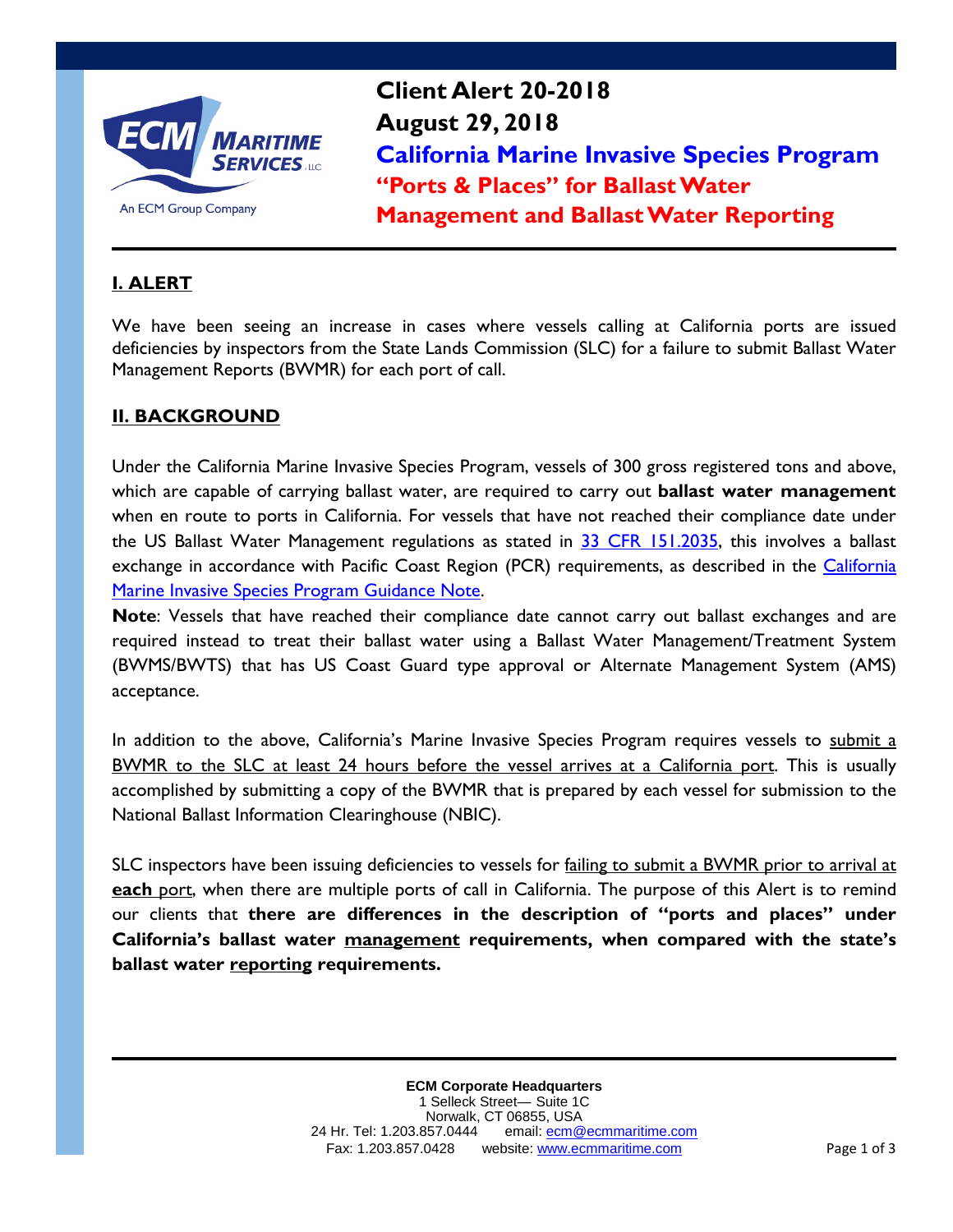

### **III. REGULATORY REQUIREMENTS**

**A. Ballast Water management (exchanges/treatment)**: Under California's pre-arrival ballast water <u>management</u> requirements, the regulations in 2 CCR  $\S$  2280 state the following:

Vessels do not need to manage ballast water that is sourced and discharged at the same port within the PCR.

**For ballast water management purposes, the following port regions/port complexes are considered a single port :**

- All areas in the San Francisco Bay area east of the Golden Gate Bridge, including the Ports of Stockton and Sacramento
- The Ports of Los Angeles and Long Beach and the El Segundo offshore marine oil terminal.

**B**. **Ballast Water reporting:** Under the pre-arrival ballast water reporting requirements described in an **SLC** Letter dated April 19, 2017, vessels are required to submit their BWMR at least 24 hours before arriving at that California port. If the vessel's voyage is less than 24 hours, the vessel must submit the report prior to departing from the last port (e.g., for a voyage from Los Angeles to San Diego, a vessel must submit the BWMR prior to departing from the port of Los Angeles.)

**For ballast water reporting purposes, the following places are recognized as separate ports**. All terminals, berths, and anchorages within each port area are considered a part of that port :

| I) Richmond                                               | 11) Morro Bay                              |
|-----------------------------------------------------------|--------------------------------------------|
| 2) Oakland                                                | 12) Santa Barbara                          |
| 3) San Francisco (including all San Francisco Bay         | 13) Carpinteria                            |
| anchorage locations)                                      |                                            |
| 4) Redwood City                                           | 14) Port Hueneme                           |
| $\overline{5}$ ) Carquinez – All marine oil terminals and | 15) Los Angeles/Long Beach (including all  |
| anchorages in the Carquinez Strait, extending east        | anchorage locations within the breakwater) |
| to the Antioch Bridge                                     |                                            |
| 6) Sacramento                                             | 16) El Segundo                             |
| 7) Stockton                                               | 17) Avalon/Catalina                        |
| 8) Humboldt Bay (including Eureka)                        | 18) Camp Pendleton                         |
| 9) Monterey                                               | 19) San Diego                              |
| 10) Moss Landing                                          |                                            |